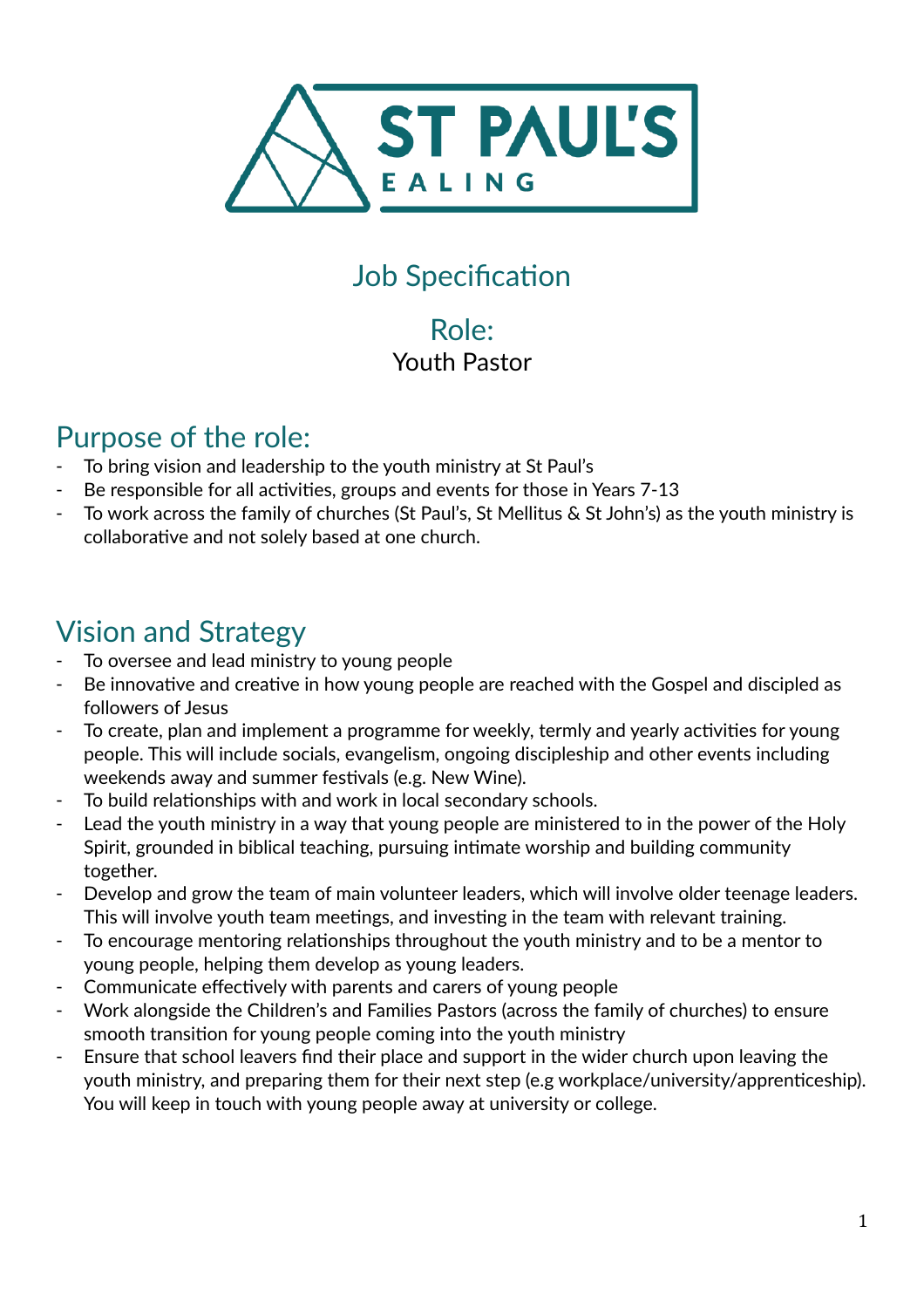## Pastoral Oversight

- Ensure the vision of the youth ministry allows every young person to grow as a follower of Jesus and to be all that God has called them to be.
- Support, care for and encourage every young person who is connected to the youth ministry
- To co-ordinate the programme for the young people, which will cater as far as possible for their spiritual, social and learning needs.

## Wider church, local and national links and networks

- To be accountable to the PCC in terms of the development of any strategy and objectives for the on-going youth ministry at St Paul's, and to supply budgetary proposals for this work.
- To represent and advocate for the needs and views of St Paul's Youth to the PCC.
- To assist with special services at St Paul's especially at Easter and Christmas.
- To develop links with local organisations and statutory bodies relevant to the church's work with young people that will enable development and growth.
- To support the wider work of the Willesden Area by maintaining and developing links with local churches for the purpose of evangelism, outreach and training among young people.
- To support the work of New Wine by being involved nationally in the Summer Conferences and locally within networks.

## General duties as part of St Paul's staff team:

- To participate and attend weekly pastoral staff meetings
- To attend and share at Monday morning staff breakfast and testimony meetings
- One to one meetings with Line Manager
- Regular attendance at Sunday services
- Participation in church events all staff members are required to take part in events for the church family. All staff are required to be willing to step outside their current work boundaries to help church wide events to happen and be supported.
- Attending training courses as required. It is important that you highlight any training courses that you wish to attend in your role as Youth Pastor.
- Assisting in any other ministries that benefit the church in outreach to the community. As the Youth Pastor you will primarily be involved with St Paul's Youth but there will be times when, as a staff, we are required to assist in other ministries. It is hoped that all staff members will be willing to participate in these events.